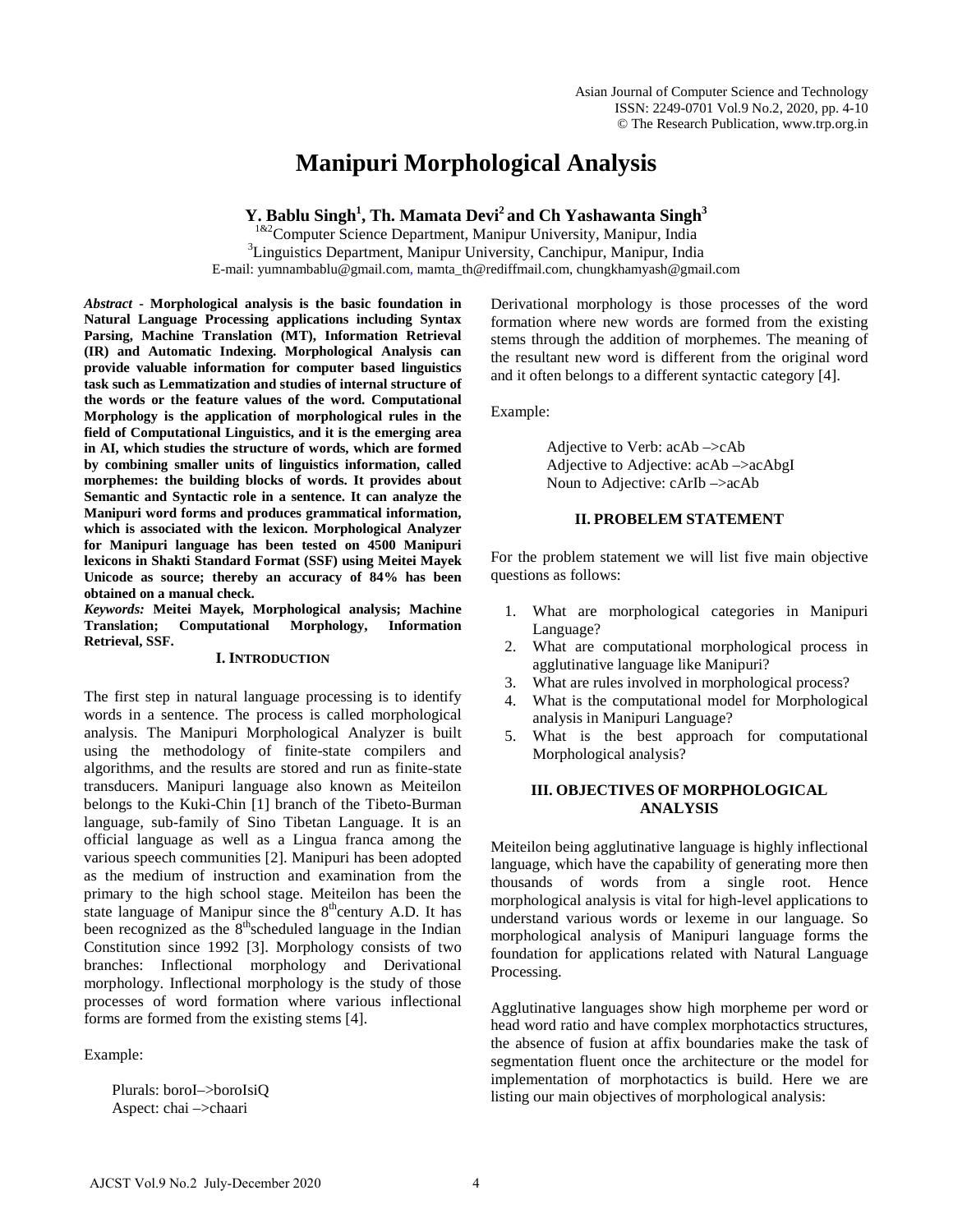- 1. Identifying the morphological categories of Manipuri Language.
- 2. Identifying the number of prefix, Suffix as per category wise.
- 3. Identifying the morphological categories in Manipuri Language.
- 4. Identifying the computational process in agglutinative language, Manipuri.
- 5. Identifying the rules of morphological analysis in Manipuri Language.
- 6. Identifying the best approached for morphological analysis.

# **IV. METHODOLOGY**

The process goes in four modules i.e.

- 1. Data collection module.
- 2. Classification module.
- 3. Analysis module.
- 4. Implementation module.

In data collection process we start making paradigm table in category wise of word classification.

a).Lexical category can be classified in two class i.e. Inflected and Uninflected, later Inflected can be sub categorized in Major and Minor while Uninflected have indeclinables like Postposition, Adverbs, Conjunction, Interjections and Expressives.

| Major word classes are:   |         |
|---------------------------|---------|
| 1) Noun (singular/plural) | $= n$   |
| 2) Verb                   | $= v$   |
| 3) Adjective              | $=$ adj |
|                           |         |
| Minor word classes are:   |         |
| 1) Adverb                 | $=$ adv |
| 2) Pronoun                | $=$ pn  |
| 3) Nlocative              | $=$ nst |

The possible values for Gender: m, f, n,mf,mn,fn, any .The possible values for Number: sg, pl, dual, any. The possible values for Person:1, 2, 3, any. The possible values for Case:d(direct),o(oblique). The possible case marker: dir, obl, ki, ku, ni, nu, lo, wo, yoVkkaetc. The possible feature structure for the word which is unknown to morph is <fsaf='word,unkn,,,,,,'>.

The possible feature structure for the punctuation mark which is unknown to morph is  $\langle$ fsaf='⋅,punc,,,,,,'>. The possible feature structure of the number is <fsaf='88,num,,,,,,'>. The possible values for case name: ex: nom, acc, dubi, etc.**or** 1, 2, 3

This file is read by morph in compiler mode during paradigm-data input.

## **V. MORPHOLOGICAL ANALYZER**

Morphological Analyzers perform morphological analysis. There are some important approaches for executing morphological analysis. But the two approaches, which are used widely, are:

- 1. Finite State Machines Based Approach
- 2. Machine Learning Approach

## *A. Finite State Machines Based Approach*

Section describes the Finite state machines approach used for building Finite State Transducers(FST) based morphological analyzers.

## *B.Resources*

The main goal of this approach is to list all the possible parses/analyses of an input word. In order to build a morphological parser using an FST based approach, the following resources are used in general:

# *1. Lexicons*

Lexicon of a language is its vocabulary or the list of all words in Manipuri or particular languages. It is an explicit list of every word of the language. It is cumbersome to list every word in a language. Hence generally computational lexicons are used for this purpose. The Finite-state automaton (FSA) is generally used to model lexicons. A structured collection of the entire morpheme i.e. the root or headwords and morphemes or affixes of the words are collected [5]. Manipuri Morphological Analysis<br> **Morphological Analysis**<br> **Morphological Analysis**<br> **Morphological analysis. But the two approaches of executing<br>
There are some important approaches of executing<br>
morphological analysis.** 

| Sl. No. | Lexicon                    | <b>Numbers</b> |
|---------|----------------------------|----------------|
|         | Headwords                  | 13463          |
|         | Suffixes of Noun           | 37             |
| 3       | <b>Suffixes of Pronoun</b> | 39             |
|         | Numerals                   | 32             |
|         | Suffixes of Verb           | 100            |
|         | Suffixes of Adverb         | 23             |
|         | Suffixes of Adjective      | 31             |
|         | Prefix                     |                |

# TABLE I LEXICON TABLE

#### *2.Morphotactics*

This explains the morpheme ordering ex: the plural morpheme follows the main noun morpheme. Example:  $cars = car + N + pl.$ 

## *3. Orthographic rules*

These rules are also known as spelling rules. They model changes when two morphemes combine. Example: fox + plural s = foxes. Here the *e*-insertion rule is applied. The number of paradigms per PARADIGM-INPUT-FILE is limited to one. More than one paradigm definitions in the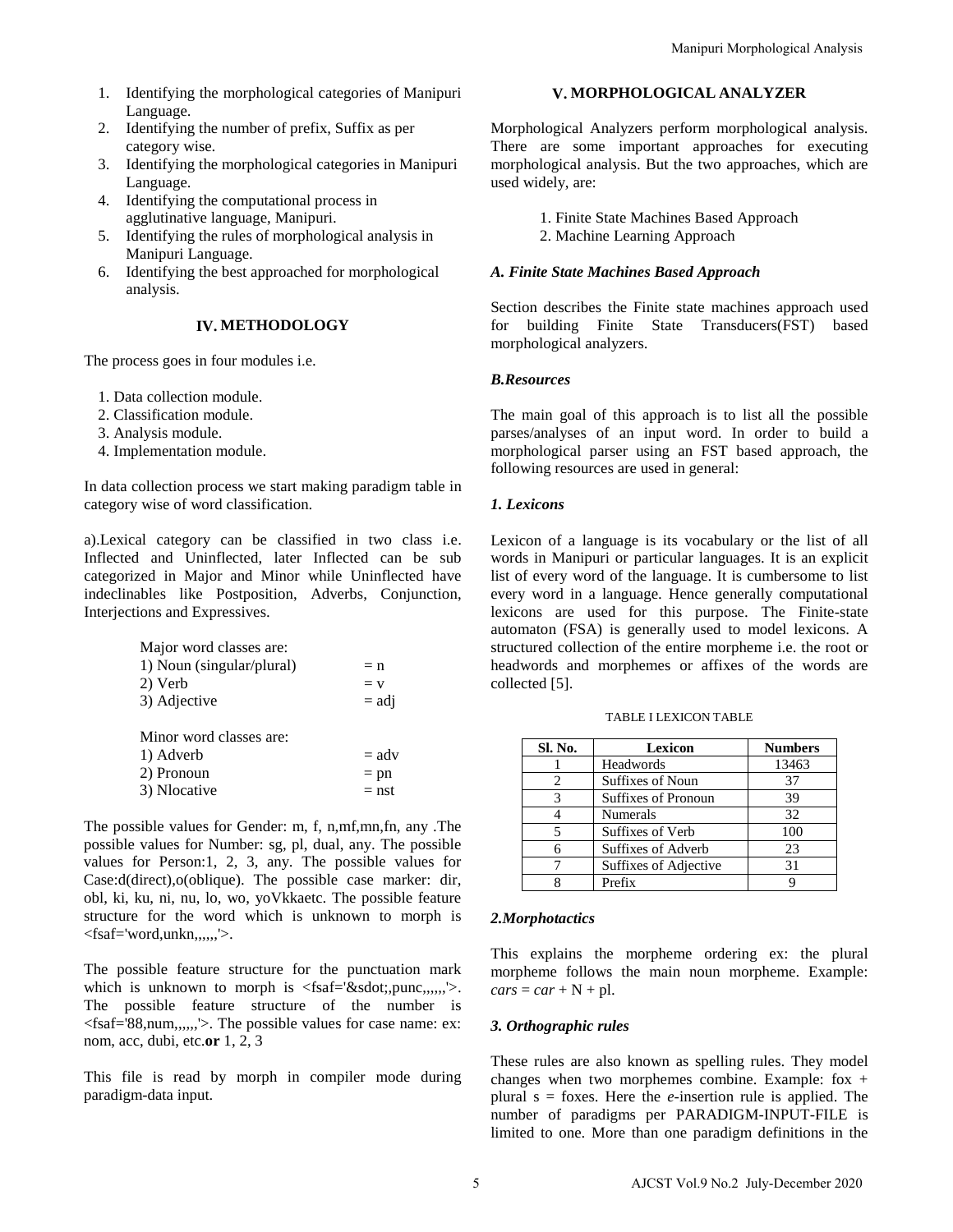same file will lead to the particular file being rejected by morph for having improper number of word forms [6].

| TABLE II NOUN PARADIGM TABLE |  |  |  |  |  |
|------------------------------|--|--|--|--|--|
|------------------------------|--|--|--|--|--|

| yuM(root)     | Category          | <b>Suffix</b> |
|---------------|-------------------|---------------|
| vuM-n         | $n.sg+nom(n)$     | -n            |
| yuM-siQ-n     | $n+p$ l+nom       | siQ-n         |
| yuM-du-n      | $n.sg+Det+nom$    | -du-n         |
| yuM-si-dgi-di | n.sg+Det+Abl+Spec | -si-dgi-di    |

#### TABLE III PRONOUN PARADIGM TABLE

| aikhoi (root) | Category                    | Suffix  |
|---------------|-----------------------------|---------|
| aikhoi -n     | $pro\text{-}pl\text{+}nom$  | -n      |
| aikhoi-si-n   | $pro\text{-}pl + Det + nom$ | $-si-n$ |
| aikhoi-n-di   | pro-pl+nom+spec             | -n-di   |
| aikhoi-guMb   | $Pro$ -pl+Semb              | -guMb   |

| TABLE IV VERB PARADIGM TABLE |  |  |  |
|------------------------------|--|--|--|
|                              |  |  |  |

| $KNn$ (root)  | Category           | Suffix |
|---------------|--------------------|--------|
| KNn-ri        | verb+dur           | $-r1$  |
| KNn -gni      | verb+future        | -gni   |
| $KNn - gL-li$ | verb+ habitual+asp | -gL-li |

## TABLE V ADJECTIVE PARADIGM TABLE

| cetpa (root)   | Category           | <b>Suffix</b> |
|----------------|--------------------|---------------|
| cetpə-n        | $adj+sg+nom$       | -n            |
| $cetp-si-n$    | $adj + det + nom$  | $-51-n$       |
| cetpə-du-n     | $adj+Det+nom$      | -du-n         |
| cetpa-si-bu-di | $adj+Det+acc+Spec$ | -si-bu-di     |

#### TABLE VI NUMBER PARADIGM TABLE

| tara (root)  | Category           | <b>Suffix</b> |
|--------------|--------------------|---------------|
| təra-si-n    | $num+det+nom$      | $-si-n$       |
| təra-du-n    | $num+Det+nom$      | -du-n         |
| təra-du-di-n | num+det+spec+nom   | -du-di-n      |
| təra-du-n-di | num+det+conts+spec | -du-n-di      |

| anisubə(root)    | Category          | <b>Suffix</b> |
|------------------|-------------------|---------------|
| anisuba-si-n     | $num+Det+nom$     | -du-n         |
| anisuba-si-n-di  | num+det+nom+spec  | -si-n-di      |
| anisuba-si-gi    | $num+dt+gen$      | $-si-gi$      |
| anisuba-si-dgi-n | num+det+abl+conts | -si-dgi-n     |
|                  |                   |               |

The above paradigm tables are used to morphological database. These data are useful as a linguistics source to improve the Manipuri language. Morphological Analysis using Finite State Transducers in Manipuri language is given below as FST for lexicon formation of Manipuri words from one root.



Fig.1 Formation of Lexicon from one root in more than 280 (might be more) words.

Flow Chart of Morph will show the overview of the program control from one module to the other. It shows the decision points in the program.



Fig. 2 Flow Chart for MMA

DFD diagram showing how data are flow in MMA.



Fig.3 Zero Level DFD

Data flow in another way: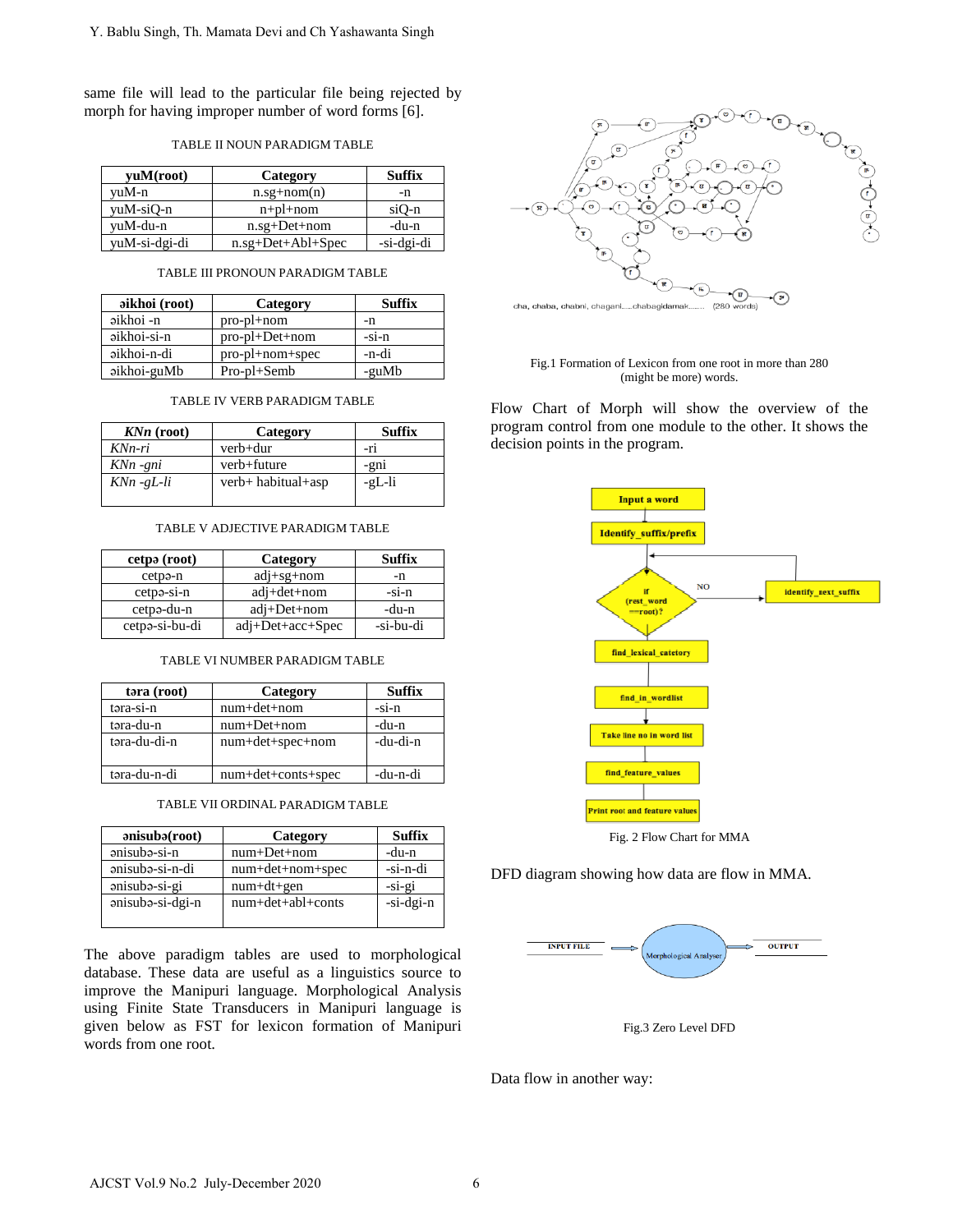

Fig.4 Zero Level DFD



#### Fig.5 First Level DFD

Here the Figure 7 shown below DFDs is represented as per the programming concept. How data flows was shown from LEVEL 0 to 3.







## **VI. MORPHOLOGICAL ANALYSIS**

In Morphological analysis we take words and we try to identify the suffix or prefix, and check weather this suffix is a valid suffix. If this suffix is present in the word-list then it is a vialed if not it's an unknown word for Morphological Analyzer. If the suffix is valid then check weather the stem is valid or not just, by converting it to root word, by adding and deleting is done. If the suffix and root words are valid then take the line number of the word in word-list then get the feature structure (like gnp, tam, case, case marker value). Add root word and feature structure to API- wrapper to print in the data tree.

# This program is use as pre-processing module before tokenizer.

binmode(STDIN, ":utf8"); binmode(STDOUT, ":utf8"); while( $\text{Since}=\text{&}$ ) { utf8::decode(\$line);  $\frac{\text{Since } z \sim s}{x\{2018\}}$ //g; # <2018> ' is Replaced by single quote "'"  $\line{\$line{\$line$\$}$  \line=~s/\x{2019}/'/g; # <2019>' is Replaced by single quote "'"  $\line{\$line}=-s/\x{201C}/\"/{g}$ ; # <201C> " is Replaced by single quote "  $\line{\$line{\$line$\$}$  \time=~s\\x{201D}/"/g; # <201D>" is Replaced by single quote "  $\line{\$line>=~s/\x{200D}/g; \# <200D> \$$  Removed  $\line{ 1}$ line=~s/\x{200C}//g; # <200C> is Removed  $\line{$line=\sim s/\x{reff}/\g{g}}$ ; # <feff> is Removed  $$line=$ is Removed print \$line; Manipuri Morphological Analysis<br>
Manipuri Morphological Analysis<br>
Weightness<br>
Manipuri Moreoview (Manipuri Moreoview (Manipuri Moreoview (Manipuri Moreoview (Manipuri Moreoview the Wand Theorem 2020)<br>
In Morphological ana

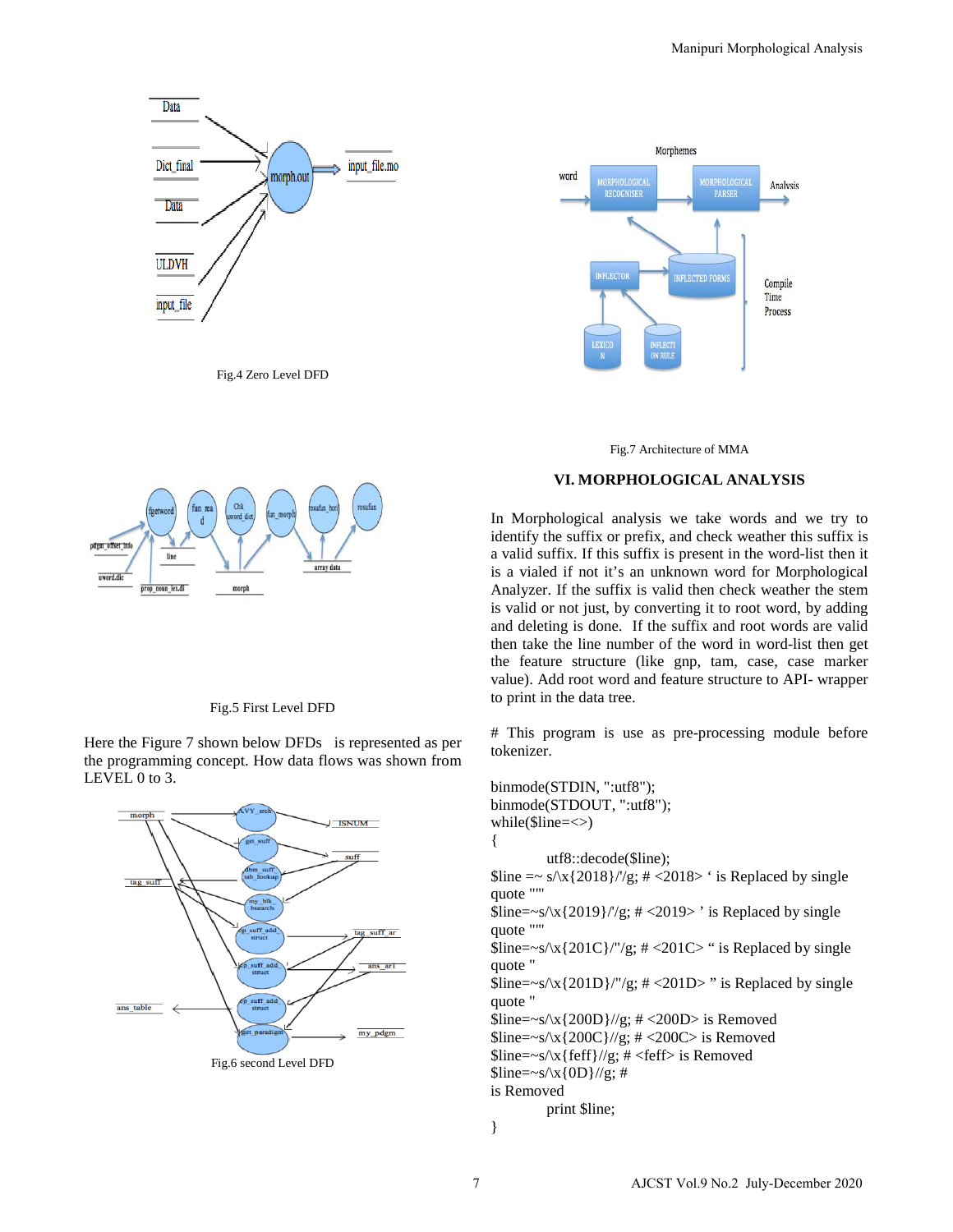

Fig. 8 Process of Morphological Analysis

Manipuri Morphology compiler is a program, which compiles and analyses words belonging to a Manipuri language (Meiteilon). It works in Manipuri language using Meitei Mayek; hence it can learn and recognize words from Manipuri language, which are written in Meitei script. Morph has two modes of operation, via the COMPILER mode and the ANALYSER mode. In the COMPILER mode it reads information about the words of a language from paradigm-input files and lexicon-data files and stores the processed information. This process is referred to as "compilation of data". Once this has been done Morph can recognize the words, which were present in the data. All the data need not be compiled in one go, fresh data can be fed to morph any time by running it in compiler mode. To recognize words one has to run morph in its second mode of operation, which is the ANALYSER mode.

It will recognize only those Manipuri words, which it has been "taught"i.e. trained data. It outputs all the descriptions of the given word it has read during compiler mode. It produces a diagnostic "Unknown word <given word>" to say that it does not find the word in its list. Compilation Manipuri data is done by running morph in compiler mode. While "compiling morph" means putting the morph source code through the C-compiler, which may be necessary especially to customize morph program to some specific need. Compilation of morph is not connected with "data compilation" or "compilation of data" in any manner. At times changes may demand recompilation of full data, while for some changes only recompilation of morph may suffice, and for some changes both may be called for.

*Input- output Specifications:*

| Input: | <b>TKN</b>                     |
|--------|--------------------------------|
|        | Output: Morphological Analysis |

## *Input specifications*

It requires that property TKN\_ must be defined in the input SSF that is given to the Morphological Analysis

| ADD | <b>TKN</b> | <b>CAT</b> |
|-----|------------|------------|
|     | rAmA       | $<$ UNDEF> |
|     | sIwA       | $<$ UNDEF> |

Input specifications require that property TKN\_ must be defined in the input SSF that is given to the Morphological Analyzer.

Output specifications required that Morphological Analyzer as given below would define property of attribute feature. So the output SSF must contain Feature structures to all the valid values.

#### *Output:*

An output SSF from Morph must contain all the four columns of SSF. The first column will have ADDR The second column will have TKN The third column will have CAT as UNDEF The fourth column will have the feature structure, *fs* The feature structure will be in the form of either abbreviated features, of and/or attribute-value pairs. If it has two feature structures then separate them with "" character and between each column there is a tab that separates the fields.

The possible values of fs is listed below, for all possible POS

#### *A.Nouns*

A noun is analysed as root+suff+{features(such as gender, number,...) }.

The complete structure is presented below.

 $\le$ fs af root = "Root of the word", lcat = "Lexical category of the root", gend  $=$  "Gender of the word", num  $=$  "Number coressponding to the word form", pers  $=$  "Person of the word", case = "Case ( Direct / Oblique )", vibh = "(cm / tam)" case\_name= "case name", spec= "Specificity Marker", emph ="Emphatic Marker", dubi = "Dubitative Marker", interj = "Interjection Marker" conj = "Conjunction Marker" hon ="Honorific Marker" agr\_gen ="Gender of the agreeing noun" agr\_num ="Number of the agreeing noun" agr\_per ="Person of the agreeing noun" suff ="Form of suffix representing all the above markers">

## *B.Verbs*

The verb analysis structure is presented below.

 $\le$ fsaf root = "Root of the word", lcat = "Lexical category of the root", tam ="Suffix indicating Tense Aspect Modality", gend = "Gender of the word", num = "Number corresponding to the word form", pers  $=$  "Person of the word", spec = "Specificity Marker", emph = "Emphatic Marker", dubi = "Dubitative Marker", interj = "Interjection" Marker", conj = "Conjunction Marker"hon = "Honorific Marker", neg = "verb-neg Marker", voice = "Voice", caus  $=$  "Whether the verb form is causative or not(y/n)" finiteness = "Whether the verb form is finite or not  $(y/n)$ ",  $\text{suffix} = \text{``Suff representing all the above markers''}$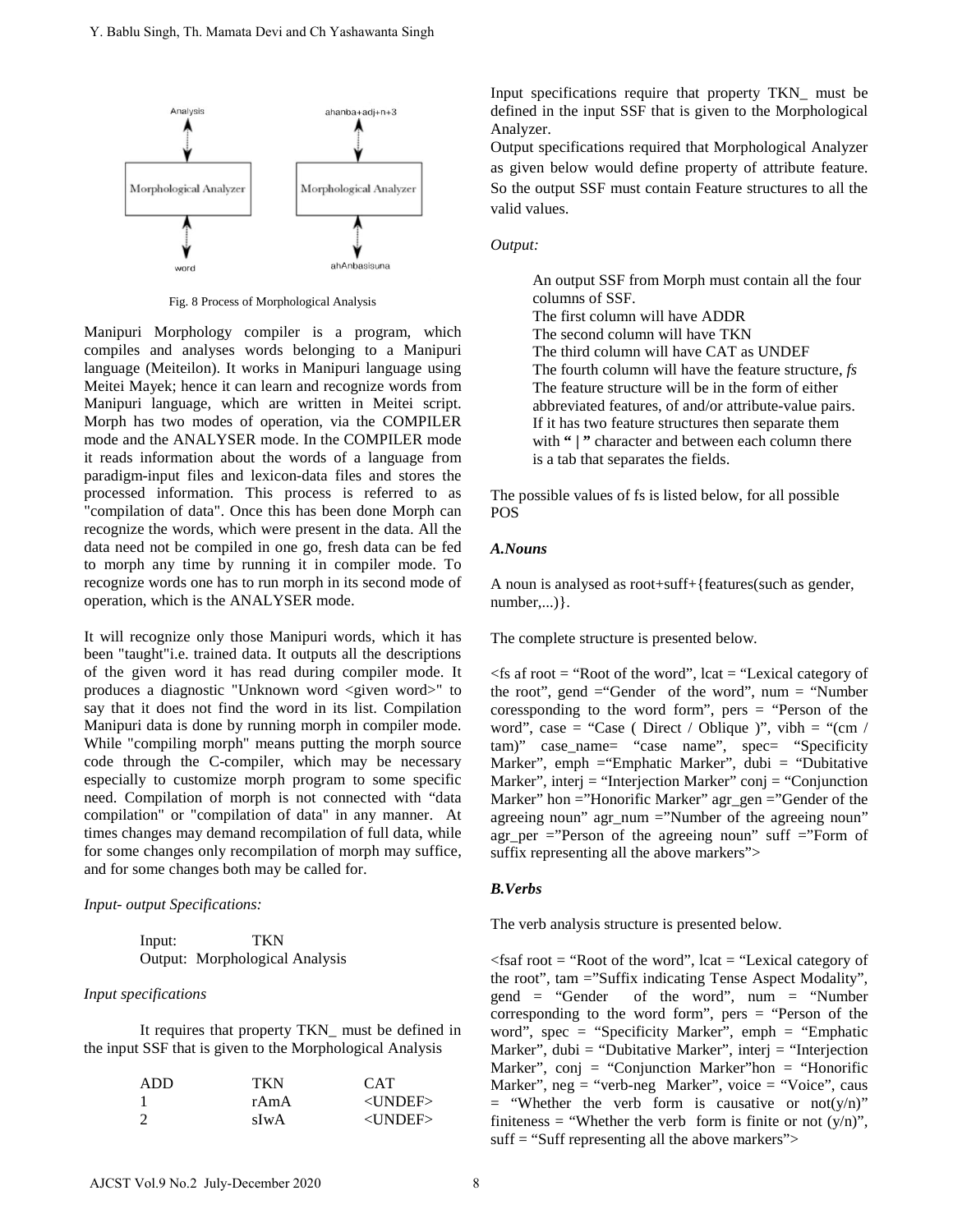## *C.Adjectives*

The feature structure for Adjectives is as follows:

 $\langle$ fsaf root = "Root",lcat = "Lexical category",gend = "Gender of the word",num = "Number",pers = "Person of the word", degree= "degree",-like = "like", dubi = "Dubitative",interr = "Interrogative", emph = "Emphatic", conj = "Conjunction Marker", ?spec = "Specific", suff = "complete suffix">

## *D.Adverbs*

The feature structuer for Adverbs is presented below.

 $\le$ fs af root= "Root of the word", lcat= "Lexical category of the root", dubi= "Dubitative Marker", interr= "Interrogative", emph= "Emphatic Marker" conj= "Conjunction Marker", ?spec= "Specific", suff= "complete suffix">

## *E.Noun Locative*

The complete structure is presented below.

 $\le$ fs af root = "Root of the word", lcat = "Lexical category of the root", gend  $=$ "Gender of the word", num  $=$  "Number coressponding to the word form", pers  $=$  "Person of the word", case = "Case ( Direct / Oblique )", vibh = "(cm /  $tam$ ", spec = "Specificity Marker", emph = "Emphatic Marker", dubi = "Dubitative Marker", nterj = "Interjection Marker", conj = "Conjunction Marker", case\_name= "case name", hon = "Honorific Marker", agr\_gen = "Gender of the agreeing noun", agr\_num = "Number of the agreeing noun", agr\_per = "Person of the agreeing noun", suff = "Form of suffix representing all the above markers">

## *F.Number*

A Numeral is analysed as root+suff+{features(such as gender, number,...)}.

The complete structure is presented below.

 $\le$ fs af root = "numer", lcat = "num" gend = "", num = "", pers  $=$ "", case  $=$ "", vibh  $=$ "", suff  $=$ "" >

#### *G. Punctuation*

A Punctuation is not analysed just give the NCR.

The complete structure is presented below.

 $\langle$  fs af root = "NCR" lcat = "punc" gend = "" num = "" pers  $=$ "" case  $=$ "" vibh  $=$ "" suff  $=$ "" >

## *H.Unknown*

A Unknown is not analysed and it is just repeatd. The complete structure is presented below.  $\le$ fs af root = "word", lcat = "unk", gend = "", num = "", pers = "" case = "", vibh = "", suff = "">

#### **VII. IMPLEMENTATION**

The code is separated into parts (subroutines) like command line parsing, program initialization, error handling and logging, and the main application. All the function/subroutines have been defined in the defn.h, struct.h struct1.h files. It would be better if, Functions/subroutines are defined in the separate program files, .cpp file.In the main program they must be called as subroutines

When a new paradigm file is added, or in an existing .p file # of lines is changed:

- a) p file should be placed in pc\_data sub dir.
- b) Relevant info regarding the category, features  $\&$  its values shouldbe entered in Ca, Ce& Fe files in test area.

Program to convert Meitei Mayek to WX mapping.

The given Perl programs will convert Meitei layout to wx mapping.

while  $(\text{Since}=<)$ {

\$line=~s/k([^AeiouO])/ka\$1/g;  $\frac{\sin e}{\cos(\frac{\pi}{6})}$  \sime=~s/s( $\frac{\sin(0)}{\cos(0)}$ )/sa\$1/g; \$line=~s/l([^AeiouO])/la\$1/g; \$line=~s/m([^AeiouO])/ma\$1/g;  $\frac{\sin\theta = \sin\theta}{\cos\theta}$  /  $\frac{\sin\theta}{\cos\theta}$  /  $\frac{\sin\theta}{\cos\theta}$ \$line=~s/n([^AeiouO])/na\$1/g;  $\lvert \text{Rine} \rvert = -s/c(\lvert \text{AeiouO} \rvert)/ca\lvert \text{R} \rvert = 1/2$ ; \$line=~s/t([^AeiouO])/ta\$1/g; \$line=~s/K([^AeiouO])/Ka\$1/g;  $\frac{\sin\theta}{\cos\theta}$  \displayset \divide{\sigma\_{\sigma\_{\sigma\_{\sigma\_{\sigma\_{\sigma\_{\sigma\_{\sigma\_{\sigma\_{\sigma\_{\sigma\_{\sigma\_{\sigma\_{\sigma\_{\sigma\_{\sigma\_{\sigma\_{\sigma\_{\sigma\_{\sigma\_{\sigma\_{\sigma\_{\sigma\_{\s  $\text{Since} = \frac{-s}{q}$ \$line=~s/T([^AeiouO])/wa\$1/g;  $\text{Since} = \frac{S}{T/w/g}$ ; \$line=~s/w([^AeiouO])/va\$1/g;  $\text{Since} = \frac{-s}{w/v/g}$ ;  $\frac{\sin e}{\cos 1}$  /y( $\frac{\cos 0}{\cos 1}$  /ya\$1/g;  $\line{\$line}=-s/h([^{\wedge}AeiouO])/haf1/g;$ \$line=~s/P([^AeiouO])/Pa\$1/g; #\$line=~s/a([^AeiouO])/aa\$1/g; \$line=~s/g([^AeiouO])/ga\$1/g; \$line=~s/J([^AeiouO])/Ja\$1/g; \$line=~s/r([^AeiouO])/ra\$1/g; \$line=~s/b([^AeiouO])/ba\$1/g;  $\frac{\sin\theta}{\sin\theta}$  \sine=~s/j([^AeiouO])/ja\$1/g; \$line=~s/G([^AeiouO])/Ga\$1/g;  $\frac{\sin e^{-x}}{\cos(1-\theta)}$  /Xa\$1/g;  $\text{Since}=\sim s/D/X/g$ ; \$line=~s/B([^AeiouO])/Ba\$1/g;  $\text{Since} = \frac{-s}{o\sqrt{v}}$ ;  $$line=\sim s/i/i/g;$  $$line=\sim s/I/i/g;$  $$line=\sim s/A/A/g$ ;  $$line=~~;~~$ \$line=~s/O/O/g; Manipuri Morphological Analysis<br>
The code is separated into parts. (subtrainers) like commannia<br>
The parsing, program initialization, error handling an<br>
logging, and the main application. All the main application<br>
Interac